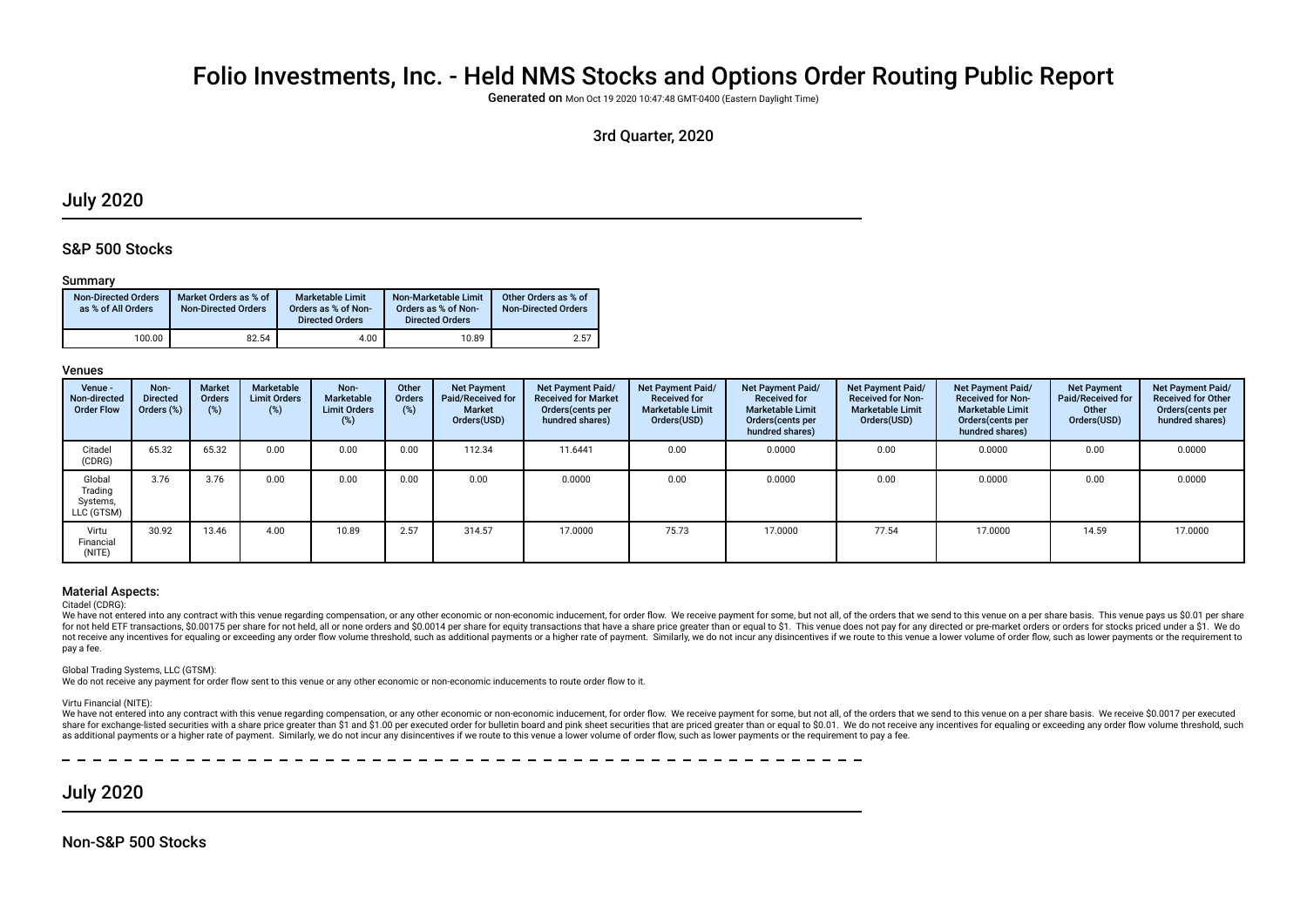#### Summary

| <b>Non-Directed Orders</b><br>as % of All Orders | Market Orders as % of<br><b>Non-Directed Orders</b> | <b>Marketable Limit</b><br>Orders as % of Non-<br><b>Directed Orders</b> | Non-Marketable Limit<br>Orders as % of Non-<br><b>Directed Orders</b> | Other Orders as % of<br><b>Non-Directed Orders</b> |
|--------------------------------------------------|-----------------------------------------------------|--------------------------------------------------------------------------|-----------------------------------------------------------------------|----------------------------------------------------|
| 100.00                                           | 77.56                                               | 5.71                                                                     | 13.22                                                                 | 3.51                                               |

### Venues

| Venue -<br>Non-directed<br><b>Order Flow</b> | Non-<br><b>Directed</b><br>Orders (%) | <b>Market</b><br>Orders<br>(%) | Marketable<br><b>Limit Orders</b><br>$(\%)$ | Non-<br><b>Marketable</b><br><b>Limit Orders</b><br>(%) | Other<br><b>Orders</b><br>(%) | <b>Net Payment</b><br>Paid/Received for<br><b>Market</b><br>Orders(USD) | Net Payment Paid/<br><b>Received for Market</b><br>Orders (cents per<br>hundred shares) | Net Payment Paid/<br><b>Received for</b><br><b>Marketable Limit</b><br>Orders(USD) | Net Payment Paid/<br><b>Received for</b><br><b>Marketable Limit</b><br>Orders (cents per<br>hundred shares) | Net Payment Paid/<br><b>Received for Non-</b><br><b>Marketable Limit</b><br>Orders(USD) | Net Payment Paid/<br><b>Received for Non-</b><br><b>Marketable Limit</b><br>Orders(cents per<br>hundred shares) | <b>Net Payment</b><br>Paid/Received for<br>Other<br>Orders(USD) | <b>Net Payment Paid/</b><br><b>Received for Other</b><br>Orders(cents per<br>hundred shares) |
|----------------------------------------------|---------------------------------------|--------------------------------|---------------------------------------------|---------------------------------------------------------|-------------------------------|-------------------------------------------------------------------------|-----------------------------------------------------------------------------------------|------------------------------------------------------------------------------------|-------------------------------------------------------------------------------------------------------------|-----------------------------------------------------------------------------------------|-----------------------------------------------------------------------------------------------------------------|-----------------------------------------------------------------|----------------------------------------------------------------------------------------------|
| Citadel<br>(CDEL)                            | 50.42                                 | 50.41                          | 0.01                                        | 0.00                                                    | 0.00                          | 610.12                                                                  | 12.1287                                                                                 | 0.02                                                                               | 14.0000                                                                                                     | 0.00                                                                                    | 0.0000                                                                                                          | 0.00                                                            | 0.0000                                                                                       |
| Global<br>Trading<br>Systems,<br>LLC (GTSM)  | 5.69                                  | 5.34                           | 0.10                                        | 0.24                                                    | 0.02                          | 0.00                                                                    | 0.0000                                                                                  | 0.00                                                                               | 0.0000                                                                                                      | 0.00                                                                                    | 0.0000                                                                                                          | 0.00                                                            | 0.0000                                                                                       |
| Virtu<br>Financial<br>(NITE)                 | 43.88                                 | 21.81                          | 5.60                                        | 12.98                                                   | 3.49                          | 4,470.37                                                                | 11.9232                                                                                 | 667.56                                                                             | 7.6734                                                                                                      | 1,364.17                                                                                | 9.0796                                                                                                          | 332.26                                                          | 14.7379                                                                                      |

#### Material Aspects:

Citadel (CDEL):

We have not entered into any contract with this venue regarding compensation, or any other economic or non-economic inducement, for order flow. We receive payment for some, but not all, of the orders that we send to this v for not held ETF transactions, \$0.00175 per share for not held, all or none orders and \$0.0014 per share for equity transactions that have a share price greater than or equal to \$1. This venue does not pay for any directed not receive any incentives for equaling or exceeding any order flow volume threshold, such as additional payments or a higher rate of payment. Similarly, we do not incur any disincentives if we route to this venue a lower pay a fee.

#### Global Trading Systems, LLC (GTSM):

We do not receive any payment for order fow sent to this venue or any other economic or non-economic inducements to route order fow to it.

#### Virtu Financial (NITE):

We have not entered into any contract with this venue regarding compensation, or any other economic or non-economic inducement, for order flow. We receive payment for some, but not all, of the orders that we send to this v share for exchange-listed securities with a share price greater than \$1 and \$1.00 per executed order for bulletin board and pink sheet securities that are priced greater than or equal to \$0.01. We do not receive any incent as additional payments or a higher rate of payment. Similarly, we do not incur any disincentives if we route to this venue a lower volume of order flow, such as lower payments or the requirement to pay a fee.

 $\sim$ 

# July 2020

### **Options**

#### Summary

| <b>Non-Directed Orders</b><br>as % of All Orders | Market Orders as % of<br><b>Non-Directed Orders</b> | <b>Marketable Limit</b><br>Orders as % of Non-<br>Directed Orders | Non-Marketable Limit<br>Orders as % of Non-<br><b>Directed Orders</b> | Other Orders as % of<br><b>Non-Directed Orders</b> |
|--------------------------------------------------|-----------------------------------------------------|-------------------------------------------------------------------|-----------------------------------------------------------------------|----------------------------------------------------|
|                                                  |                                                     |                                                                   |                                                                       |                                                    |

### Venues

| Venue<br>Paid/Received for<br>Non-<br>Marketable<br>Paid/Received for<br><b>Limit Orders</b><br><b>Received for</b><br><b>Received for Non-</b><br><b>Received for Non-</b><br><b>Received for Market</b><br><b>Received for</b><br><b>Orders</b><br><b>Directed</b><br><b>Orders</b><br><b>Marketable Limit</b><br><b>Marketable Limit</b><br><b>Marketable Limit</b><br><b>Marketable Limit</b><br><b>Market</b><br>directed<br><b>Limit Orders</b><br>Orders (%)<br>Orders (cents per<br>Other<br>Orders(USD)<br>Orders(USD)<br>Orders(USD)<br>Orders(USD)<br>Orders (cents per<br>Orders (cents per<br>hundred shares)<br>Order<br><b>Flow</b><br>hundred shares)<br>hundred shares) | <b>Market</b><br><b>Non</b> | Marketable<br>Other<br>Non- | <b>Net Payment Paid/</b><br>Net Payment | Net Payment Paid/<br><b>Net Payment Paid/</b> | Net Payment Paid/<br><b>Net Payment Paid/</b> | <b>Net Payment Paid/</b><br><b>Net Payment</b><br><b>Received for Other</b><br>Orders(cents per<br>hundred shares) |
|------------------------------------------------------------------------------------------------------------------------------------------------------------------------------------------------------------------------------------------------------------------------------------------------------------------------------------------------------------------------------------------------------------------------------------------------------------------------------------------------------------------------------------------------------------------------------------------------------------------------------------------------------------------------------------------|-----------------------------|-----------------------------|-----------------------------------------|-----------------------------------------------|-----------------------------------------------|--------------------------------------------------------------------------------------------------------------------|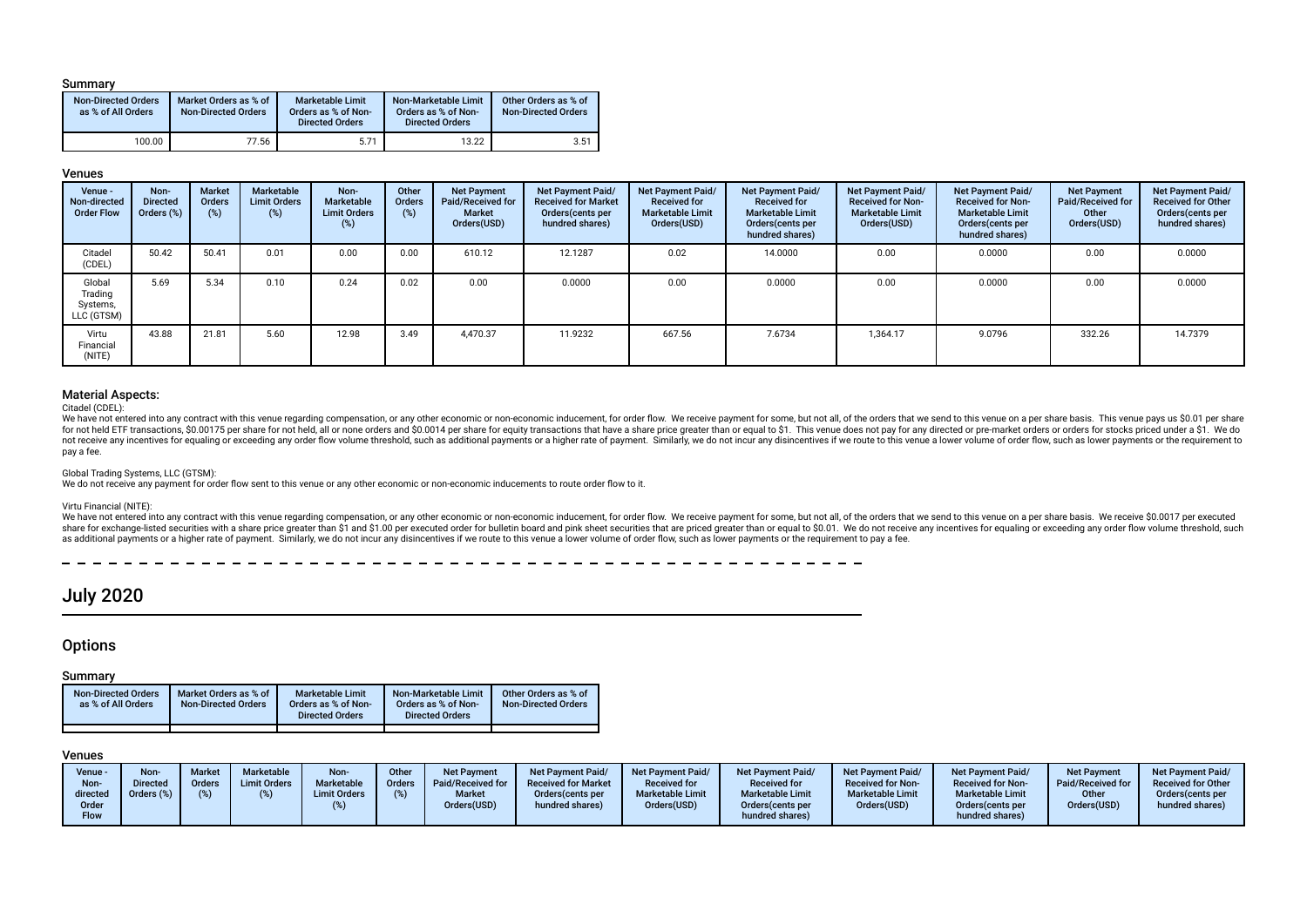# August 2020

### S&P 500 Stocks

#### Summary

| <b>Non-Directed Orders</b><br>as % of All Orders | Market Orders as % of<br><b>Non-Directed Orders</b> | <b>Marketable Limit</b><br>Orders as % of Non-<br><b>Directed Orders</b> | Non-Marketable Limit<br>Orders as % of Non-<br><b>Directed Orders</b> | Other Orders as % of<br><b>Non-Directed Orders</b> |
|--------------------------------------------------|-----------------------------------------------------|--------------------------------------------------------------------------|-----------------------------------------------------------------------|----------------------------------------------------|
| 100.00                                           | 82.60                                               | 5.25                                                                     | 9.48                                                                  | 2.68                                               |

#### Venues

| Venue -<br>Non-directed<br><b>Order Flow</b> | Non-<br><b>Directed</b><br>Orders (%) | <b>Market</b><br><b>Orders</b><br>(%) | Marketable<br><b>Limit Orders</b><br>$(\%)$ | Non-<br>Marketable<br><b>Limit Orders</b><br>$(\%)$ | Other<br>Orders<br>(%) | <b>Net Payment</b><br>Paid/Received for<br>Market<br>Orders(USD) | Net Payment Paid/<br><b>Received for Market</b><br>Orders (cents per<br>hundred shares) | <b>Net Payment Paid/</b><br><b>Received for</b><br><b>Marketable Limit</b><br>Orders(USD) | <b>Net Payment Paid/</b><br><b>Received for</b><br><b>Marketable Limit</b><br>Orders (cents per<br>hundred shares) | Net Payment Paid/<br><b>Received for Non-</b><br><b>Marketable Limit</b><br>Orders(USD) | Net Payment Paid/<br><b>Received for Non-</b><br><b>Marketable Limit</b><br>Orders (cents per<br>hundred shares) | <b>Net Payment</b><br>Paid/Received for<br>Other<br>Orders(USD) | Net Payment Paid/<br><b>Received for Other</b><br>Orders(cents per<br>hundred shares) |
|----------------------------------------------|---------------------------------------|---------------------------------------|---------------------------------------------|-----------------------------------------------------|------------------------|------------------------------------------------------------------|-----------------------------------------------------------------------------------------|-------------------------------------------------------------------------------------------|--------------------------------------------------------------------------------------------------------------------|-----------------------------------------------------------------------------------------|------------------------------------------------------------------------------------------------------------------|-----------------------------------------------------------------|---------------------------------------------------------------------------------------|
| Citadel<br>(CDRG)                            | 64.99                                 | 64.99                                 | 0.00                                        | 0.00                                                | 0.00                   | 118.17                                                           | 14.0000                                                                                 | 0.00                                                                                      | 0.0000                                                                                                             | 0.00                                                                                    | 0.0000                                                                                                           | 0.00                                                            | 0.0000                                                                                |
| Global<br>Trading<br>Systems,<br>LLC (GTSM)  | 4.10                                  | 4.10                                  | 0.00                                        | 0.00                                                | 0.00                   | 0.00                                                             | 0.0000                                                                                  | 0.00                                                                                      | 0.0000                                                                                                             | 0.00                                                                                    | 0.0000                                                                                                           | 0.00                                                            | 0.0000                                                                                |
| Virtu<br>Financial<br>(NITE)                 | 30.91                                 | 13.51                                 | 5.25                                        | 9.48                                                | 2.68                   | 281.36                                                           | 17.0000                                                                                 | 28.09                                                                                     | 17.0000                                                                                                            | 69.29                                                                                   | 17.0000                                                                                                          | 7.71                                                            | 17.0000                                                                               |

### Material Aspects:

#### Citadel (CDRG):

We have not entered into any contract with this venue regarding compensation, or any other economic or non-economic inducement, for order flow. We receive payment for some, but not all, of the orders that we send to this v not receive any incentives for equaling or exceeding any order flow volume threshold, such as additional payments or a higher rate of payment. Similarly, we do not incur any disincentives if we route to this venue a lower pay a fee.

#### Global Trading Systems, LLC (GTSM):

We do not receive any payment for order fow sent to this venue or any other economic or non-economic inducements to route order fow to it.

#### Virtu Financial (NITE):

We have not entered into any contract with this venue regarding compensation, or any other economic or non-economic inducement, for order flow. We receive payment for some, but not all, of the orders that we send to this v share for exchange-listed securities with a share price greater than \$1 and \$1.00 per executed order for bulletin board and pink sheet securities that are priced greater than or equal to \$0.01. We do not receive any incent as additional payments or a higher rate of payment. Similarly, we do not incur any disincentives if we route to this venue a lower volume of order flow, such as lower payments or the requirement to pay a fee.

# August 2020

### Non-S&P 500 Stocks

#### Summary

| <b>Non-Directed Orders</b><br>as % of All Orders | Market Orders as % of<br><b>Non-Directed Orders</b> | <b>Marketable Limit</b><br>Orders as % of Non-<br><b>Directed Orders</b> | Non-Marketable Limit<br>Orders as % of Non-<br><b>Directed Orders</b> | Other Orders as % of<br><b>Non-Directed Orders</b> |
|--------------------------------------------------|-----------------------------------------------------|--------------------------------------------------------------------------|-----------------------------------------------------------------------|----------------------------------------------------|
| 100.00                                           | 76.84                                               | 6.38                                                                     | 13.42                                                                 | 3.36                                               |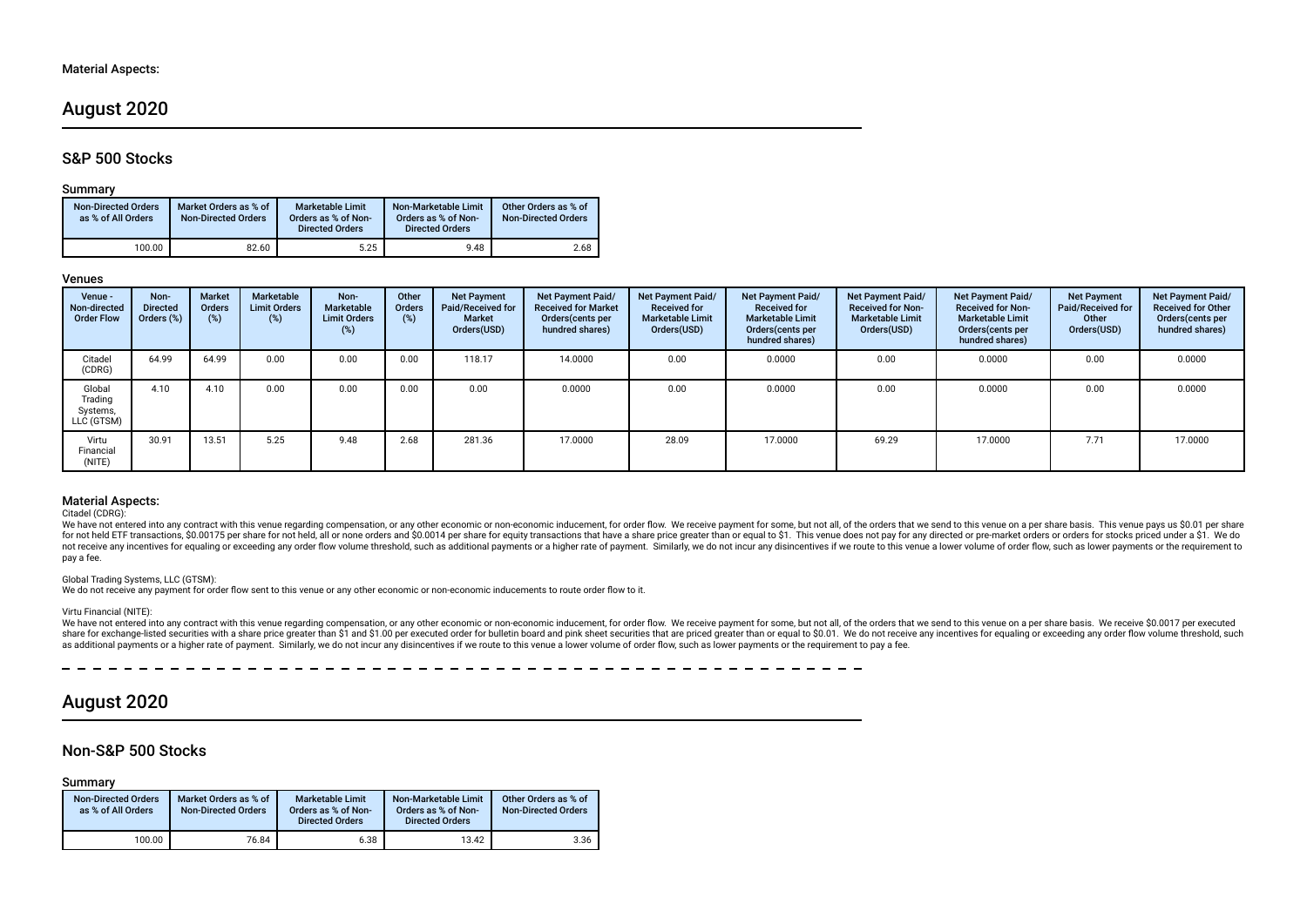#### Venues

| Venue -<br>Non-directed<br><b>Order Flow</b> | Non-<br><b>Directed</b><br>Orders (%) | <b>Market</b><br><b>Orders</b><br>$(\%)$ | Marketable<br><b>Limit Orders</b><br>(%) | Non-<br>Marketable<br><b>Limit Orders</b><br>(%) | Other<br><b>Orders</b><br>(%) | <b>Net Payment</b><br>Paid/Received for<br><b>Market</b><br>Orders(USD) | Net Payment Paid/<br><b>Received for Market</b><br>Orders(cents per<br>hundred shares) | Net Payment Paid/<br><b>Received for</b><br><b>Marketable Limit</b><br>Orders(USD) | <b>Net Payment Paid/</b><br><b>Received for</b><br><b>Marketable Limit</b><br>Orders (cents per<br>hundred shares) | Net Payment Paid/<br><b>Received for Non-</b><br><b>Marketable Limit</b><br>Orders(USD) | Net Payment Paid/<br><b>Received for Non-</b><br><b>Marketable Limit</b><br>Orders (cents per<br>hundred shares) | <b>Net Payment</b><br>Paid/Received for<br>Other<br>Orders(USD) | Net Payment Paid/<br><b>Received for Other</b><br>Orders(cents per<br>hundred shares) |
|----------------------------------------------|---------------------------------------|------------------------------------------|------------------------------------------|--------------------------------------------------|-------------------------------|-------------------------------------------------------------------------|----------------------------------------------------------------------------------------|------------------------------------------------------------------------------------|--------------------------------------------------------------------------------------------------------------------|-----------------------------------------------------------------------------------------|------------------------------------------------------------------------------------------------------------------|-----------------------------------------------------------------|---------------------------------------------------------------------------------------|
| Citadel<br>(CDEL)                            | 49.88                                 | 49.88                                    | 0.00                                     | 0.00                                             | 0.00                          | 593.14                                                                  | 10.3048                                                                                | 0.00                                                                               | 0.0000                                                                                                             | 0.00                                                                                    | 0.0000                                                                                                           | 0.00                                                            | 0.0000                                                                                |
| Global<br>Trading<br>Systems,<br>LLC (GTSM)  | 5.66                                  | 5.12                                     | 0.18                                     | 0.36                                             | 0.00                          | 0.00                                                                    | 0.0000                                                                                 | 0.00                                                                               | 0.0000                                                                                                             | 0.00                                                                                    | 0.0000                                                                                                           | 0.00                                                            | 0.0000                                                                                |
| Virtu<br>Financial<br>(NITE)                 | 44.45                                 | 21.84                                    | 6.20                                     | 13.06                                            | 3.36                          | 2.831.30                                                                | 8.6307                                                                                 | 610.79                                                                             | 10.6093                                                                                                            | 937.84                                                                                  | 6.8101                                                                                                           | 123.80                                                          | 12.4770                                                                               |

#### Material Aspects:

Citadel (CDEL):

We have not entered into any contract with this venue regarding compensation, or any other economic or non-economic inducement, for order flow. We receive payment for some, but not all, of the orders that we send to this v for not held ETF transactions, \$0.00175 per share for not held, all or none orders and \$0.0014 per share for equity transactions that have a share price greater than or equal to \$1. This venue does not pay for any directed not receive any incentives for equaling or exceeding any order flow volume threshold, such as additional payments or a higher rate of payment. Similarly, we do not incur any disincentives if we route to this venue a lower pay a fee.

#### Global Trading Systems, LLC (GTSM):

We do not receive any payment for order flow sent to this venue or any other economic or non-economic inducements to route order flow to it.

#### Virtu Financial (NITE):

We have not entered into any contract with this venue regarding compensation, or any other economic or non-economic inducement, for order flow. We receive payment for some, but not all, of the orders that we send to this v share for exchange-listed securities with a share price greater than \$1 and \$1.00 per executed order for bulletin board and pink sheet securities that are priced greater than or equal to \$0.01. We do not receive any incent as additional payments or a higher rate of payment. Similarly, we do not incur any disincentives if we route to this venue a lower volume of order flow, such as lower payments or the requirement to pay a fee.

\_\_\_\_\_\_\_\_\_\_\_\_\_\_\_\_\_\_\_

# August 2020

#### **Options**

#### Summary

| <b>Non-Directed Orders</b><br>as % of All Orders | Market Orders as % of<br><b>Non-Directed Orders</b> | <b>Marketable Limit</b><br>Orders as % of Non-<br><b>Directed Orders</b> | Non-Marketable Limit<br>Orders as % of Non-<br><b>Directed Orders</b> | Other Orders as % of<br><b>Non-Directed Orders</b> |
|--------------------------------------------------|-----------------------------------------------------|--------------------------------------------------------------------------|-----------------------------------------------------------------------|----------------------------------------------------|
|                                                  |                                                     |                                                                          |                                                                       |                                                    |

### Venues

| Venue \<br>Non-<br>directed<br>Order<br>Flow | <b>Non-</b><br><b>Directed</b><br>Orders $(\%)$ | Market<br><b>Orders</b> | Marketable<br><b>Limit Orders</b> | Non-<br>Marketable<br><b>Limit Orders</b> | Other<br><b>Orders</b> | <b>Net Payment</b><br><b>I</b> Paid/Received for<br><b>Market</b><br>Orders(USD) | <b>Net Payment Paid/</b><br><b>Received for Market</b><br>Orders (cents per<br>hundred shares) | Net Payment Paid/<br><b>Received for</b><br><b>Marketable Limit</b><br>Orders(USD) | <b>Net Payment Paid/</b><br><b>Received for</b><br><b>Marketable Limit</b><br>Orders (cents per<br>hundred shares) | Net Payment Paid/<br><b>Received for Non-</b><br><b>Marketable Limit</b><br>Orders(USD) | <b>Net Payment Paid/</b><br><b>Received for Non-</b><br><b>Marketable Limit</b><br>Orders(cents per<br>hundred shares) | <b>Net Payment</b><br>Paid/Received for<br>Other<br>Orders(USD) | Net Payment Paid/<br><b>Received for Other</b><br>Orders(cents per<br>hundred shares) |
|----------------------------------------------|-------------------------------------------------|-------------------------|-----------------------------------|-------------------------------------------|------------------------|----------------------------------------------------------------------------------|------------------------------------------------------------------------------------------------|------------------------------------------------------------------------------------|--------------------------------------------------------------------------------------------------------------------|-----------------------------------------------------------------------------------------|------------------------------------------------------------------------------------------------------------------------|-----------------------------------------------------------------|---------------------------------------------------------------------------------------|
|                                              |                                                 |                         |                                   |                                           |                        |                                                                                  |                                                                                                |                                                                                    |                                                                                                                    |                                                                                         |                                                                                                                        |                                                                 |                                                                                       |

### Material Aspects:

# September 2020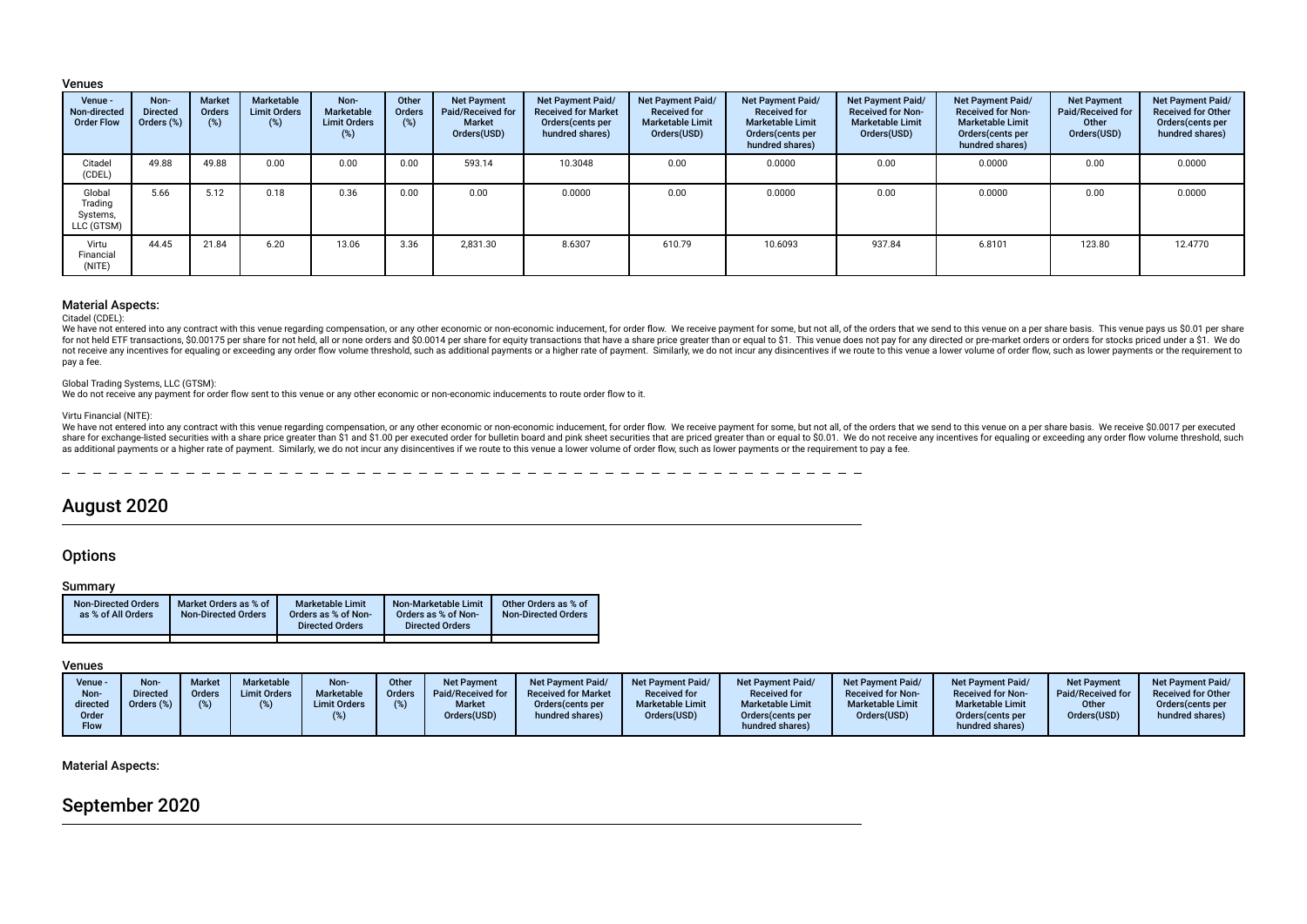# S&P 500 Stocks

#### Summary

| <b>Non-Directed Orders</b><br>as % of All Orders | Market Orders as % of<br><b>Non-Directed Orders</b> | <b>Marketable Limit</b><br>Orders as % of Non-<br><b>Directed Orders</b> | Non-Marketable Limit<br>Orders as % of Non-<br><b>Directed Orders</b> | Other Orders as % of<br><b>Non-Directed Orders</b> |
|--------------------------------------------------|-----------------------------------------------------|--------------------------------------------------------------------------|-----------------------------------------------------------------------|----------------------------------------------------|
| 100.00                                           | 75.55                                               | 5.02                                                                     | 12.03                                                                 | 7.40                                               |

#### Venues

| Venue -<br>Non-directed<br><b>Order Flow</b> | Non-<br><b>Directed</b><br>Orders (%) | <b>Market</b><br>Orders<br>(%) | Marketable<br><b>Limit Orders</b><br>$(\%)$ | Non-<br>Marketable<br><b>Limit Orders</b><br>(%) | Other<br><b>Orders</b><br>(%) | <b>Net Payment</b><br>Paid/Received for<br><b>Market</b><br>Orders(USD) | Net Payment Paid/<br><b>Received for Market</b><br>Orders (cents per<br>hundred shares) | Net Payment Paid/<br><b>Received for</b><br><b>Marketable Limit</b><br>Orders(USD) | Net Payment Paid/<br><b>Received for</b><br><b>Marketable Limit</b><br>Orders (cents per<br>hundred shares) | Net Payment Paid/<br><b>Received for Non-</b><br><b>Marketable Limit</b><br>Orders(USD) | Net Payment Paid/<br><b>Received for Non-</b><br><b>Marketable Limit</b><br>Orders (cents per<br>hundred shares) | <b>Net Payment</b><br>Paid/Received for<br>Other<br>Orders(USD) | Net Payment Paid/<br><b>Received for Other</b><br>Orders(cents per<br>hundred shares) |
|----------------------------------------------|---------------------------------------|--------------------------------|---------------------------------------------|--------------------------------------------------|-------------------------------|-------------------------------------------------------------------------|-----------------------------------------------------------------------------------------|------------------------------------------------------------------------------------|-------------------------------------------------------------------------------------------------------------|-----------------------------------------------------------------------------------------|------------------------------------------------------------------------------------------------------------------|-----------------------------------------------------------------|---------------------------------------------------------------------------------------|
| Citadel<br>(CDRG)                            | 57.85                                 | 57.85                          | 0.00                                        | 0.00                                             | 0.00                          | 119.44                                                                  | 14.0000                                                                                 | 0.00                                                                               | 0.0000                                                                                                      | 0.00                                                                                    | 0.0000                                                                                                           | 0.00                                                            | 0.0000                                                                                |
| Global<br>Trading<br>Systems,<br>LLC (GTSM)  | 3.23                                  | 3.23                           | 0.00                                        | 0.00                                             | 0.00                          | 0.00                                                                    | 0.0000                                                                                  | 0.00                                                                               | 0.0000                                                                                                      | 0.00                                                                                    | 0.0000                                                                                                           | 0.00                                                            | 0.0000                                                                                |
| Virtu<br>Financial<br>(NITE)                 | 38.92                                 | 14.47                          | 5.02                                        | 12.03                                            | 7.40                          | 376.04                                                                  | 16.7244                                                                                 | 76.52                                                                              | 16.3509                                                                                                     | 105.62                                                                                  | 16.7244                                                                                                          | 54.11                                                           | 16.7298                                                                               |

### Material Aspects:

#### Citadel (CDRG):

We have not entered into any contract with this venue regarding compensation, or any other economic or non-economic inducement, for order flow. We receive payment for some, but not all, of the orders that we send to this v for not held ETF transactions, \$0.00175 per share for not held, all or none orders and \$0.0014 per share for equity transactions that have a share price greater than or equal to \$1. This venue does not pay for any directed not receive any incentives for equaling or exceeding any order flow volume threshold, such as additional payments or a higher rate of payment. Similarly, we do not incur any disincentives if we route to this venue a lower pay a fee.

#### Global Trading Systems, LLC (GTSM):

We do not receive any payment for order flow sent to this venue or any other economic or non-economic inducements to route order flow to it.

#### Virtu Financial (NITE):

We have not entered into any contract with this venue regarding compensation, or any other economic or non-economic inducement, for order flow. We receive payment for some, but not all, of the orders that we send to this v share for exchange-listed securities with a share price greater than \$1,00 per executed order for bulletin board and bink sheet securities that are priced greater than or equal to \$0,01. We do not receive any incentives fo as additional payments or a higher rate of payment. Similarly, we do not incur any disincentives if we route to this venue a lower volume of order flow, such as lower payments or the requirement to pay a fee.

# September 2020

### Non-S&P 500 Stocks

#### Summary

| <b>Non-Directed Orders</b><br>as % of All Orders | Market Orders as % of<br><b>Non-Directed Orders</b> | Marketable Limit<br>Orders as % of Non-<br><b>Directed Orders</b> | Non-Marketable Limit<br>Orders as % of Non-<br><b>Directed Orders</b> | Other Orders as % of<br><b>Non-Directed Orders</b> |
|--------------------------------------------------|-----------------------------------------------------|-------------------------------------------------------------------|-----------------------------------------------------------------------|----------------------------------------------------|
| 100.00                                           | 77.84                                               | 4.99                                                              | 10.91                                                                 | 6.25                                               |

### Venues

| Venue -<br>Non-directed<br><b>Order Flow</b> | Non-<br><b>Market</b><br><b>Directed</b><br>Orders<br>Orders (%) | Marketable<br><b>Limit Orders</b> | Non-<br><b>Marketable</b><br><b>Limit Orders</b> | Other<br><b>Orders</b><br>$(\%)$ | <b>Net Payment</b><br>Paid/Received for<br><b>Market</b><br>Orders(USD) | Net Payment Paid/<br><b>Received for Market</b><br>Orders (cents per<br>hundred shares) | <b>Net Payment Paid/</b><br><b>Received for</b><br><b>Marketable Limit</b><br>Orders(USD) | Net Payment Paid/<br><b>Received for</b><br><b>Marketable Limit</b><br>Orders(cents per<br>hundred shares) | <b>Net Payment Paid/</b><br><b>Received for Non-</b><br><b>Marketable Limit</b><br>Orders(USD) | <b>Net Payment Paid/</b><br><b>Received for Non-</b><br><b>Marketable Limit</b><br>Orders(cents per<br>hundred shares) | Net Payment<br><b>Paid/Received for</b><br>Other<br>Orders(USD) | <b>Net Payment Paid/</b><br><b>Received for Other</b><br>Orders(cents per<br>hundred shares) |
|----------------------------------------------|------------------------------------------------------------------|-----------------------------------|--------------------------------------------------|----------------------------------|-------------------------------------------------------------------------|-----------------------------------------------------------------------------------------|-------------------------------------------------------------------------------------------|------------------------------------------------------------------------------------------------------------|------------------------------------------------------------------------------------------------|------------------------------------------------------------------------------------------------------------------------|-----------------------------------------------------------------|----------------------------------------------------------------------------------------------|
|----------------------------------------------|------------------------------------------------------------------|-----------------------------------|--------------------------------------------------|----------------------------------|-------------------------------------------------------------------------|-----------------------------------------------------------------------------------------|-------------------------------------------------------------------------------------------|------------------------------------------------------------------------------------------------------------|------------------------------------------------------------------------------------------------|------------------------------------------------------------------------------------------------------------------------|-----------------------------------------------------------------|----------------------------------------------------------------------------------------------|